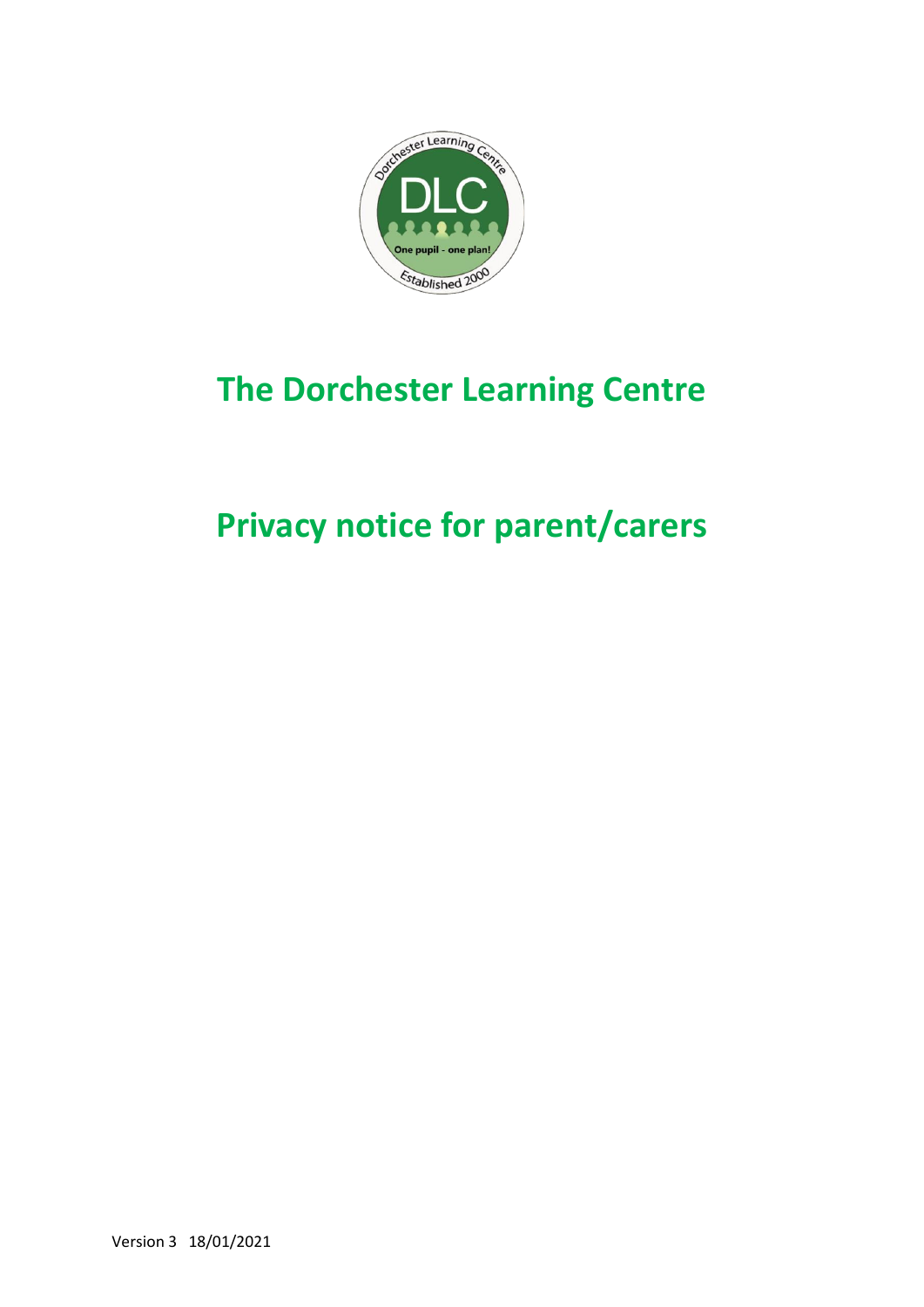# **1. Privacy notice for parents/carers**

Under data protection law, individuals have a right to be informed about how the school uses any personal data that we hold about them. We comply with this right by providing 'privacy notices' (sometimes called 'fair processing notices') to individuals where we are processing their personal data.

This privacy notice explains how we collect, store and use personal data about **pupils**.

We, Dorchester Learning Centre, The Old Rectory, Winterborne Monkton, Dorchester, Dorset, DT2 9PS, are the 'data controller' for the purposes of data protection law.

Our interim privacy officer is Deborah Guyler (see 'Contact us' below).

# **The personal data we hold**

Personal data that we may collect, use, store and share (when appropriate) about pupils includes, but is not restricted to:

- Contact details, contact preferences, date of birth, identification documents
- Results of internal assessments and externally set tests
- Pupil and curricular records
- Characteristics, such as ethnic background, eligibility for free school meals, or special educational needs
- Exclusion information
- Details of any medical conditions, including physical and mental health
- Attendance information
- Safeguarding information
- Details of any support received, including care packages, plans and support providers
- Photographs

We may also hold data about pupils that we have received from other organisations, including other schools, local authorities and the Department for Education.

#### **Why we use this data**

We use this data to:

- Support pupil learning
- Monitor and report on pupil progress
- Provide appropriate pastoral care
- Protect pupil welfare
- Assess the quality of our services
- Administer admissions waiting lists
- Carry out research
- Comply with the law regarding data sharing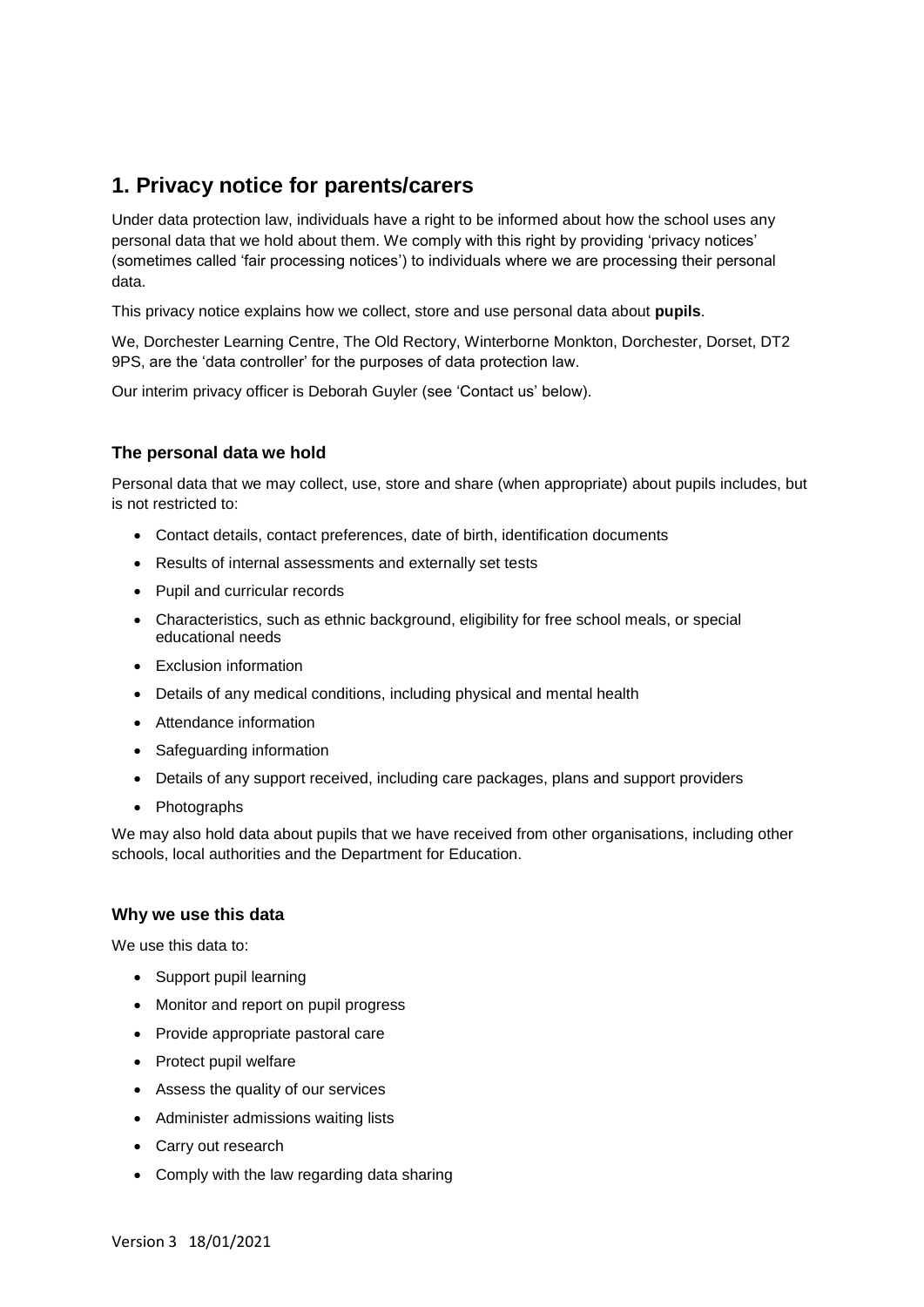# **Our legal basis for using this data***.*

We only collect and use pupils' personal data when the law allows us to. Most commonly, we process it where:

- We need to comply with a legal obligation
- We need it to perform an official task in the public interest

Less commonly, we may also process pupils' personal data in situations where:

- We have obtained consent to use it in a certain way
- We need to protect the individual's vital interests (or someone else's interests)

Where we have obtained consent to use pupils' personal data, this consent can be withdrawn at any time. We will make this clear when we ask for consent, and explain how consent can be withdrawn.

Some of the reasons listed above for collecting and using pupils' personal data overlap, and there may be several grounds which justify our use of this data.

### **Collecting this information**

While the majority of information we collect about pupils is mandatory, there is some information that can be provided voluntarily.

Whenever we seek to collect information from you or your child, we make it clear whether providing it is mandatory or optional. If it is mandatory, we will explain the possible consequences of not complying.

#### **How we store this data**

We keep personal information about pupils while they are attending our school. We may also keep it beyond their attendance at our school if this is necessary in order to comply with our legal obligations. Please refer to the Information and Records Management Society toolkit for schools for further information.

#### **Data sharing**

We do not share information about pupils with any third party without consent unless the law and our policies allow us to do so.

Where it is legally required, or necessary (and it complies with data protection law) we may share personal information about pupils with:

- Dorset Council to meet our legal obligations to share certain information with it, such as safeguarding concerns and exclusions
- The Department for Education school census
- The pupil's family and representatives
- Educators and examining bodies- to comply with exam entry legislation
- Our regulator [Ofsted]
- Suppliers and service providers to enable them to provide the service we have contracted them for. Current service providers are: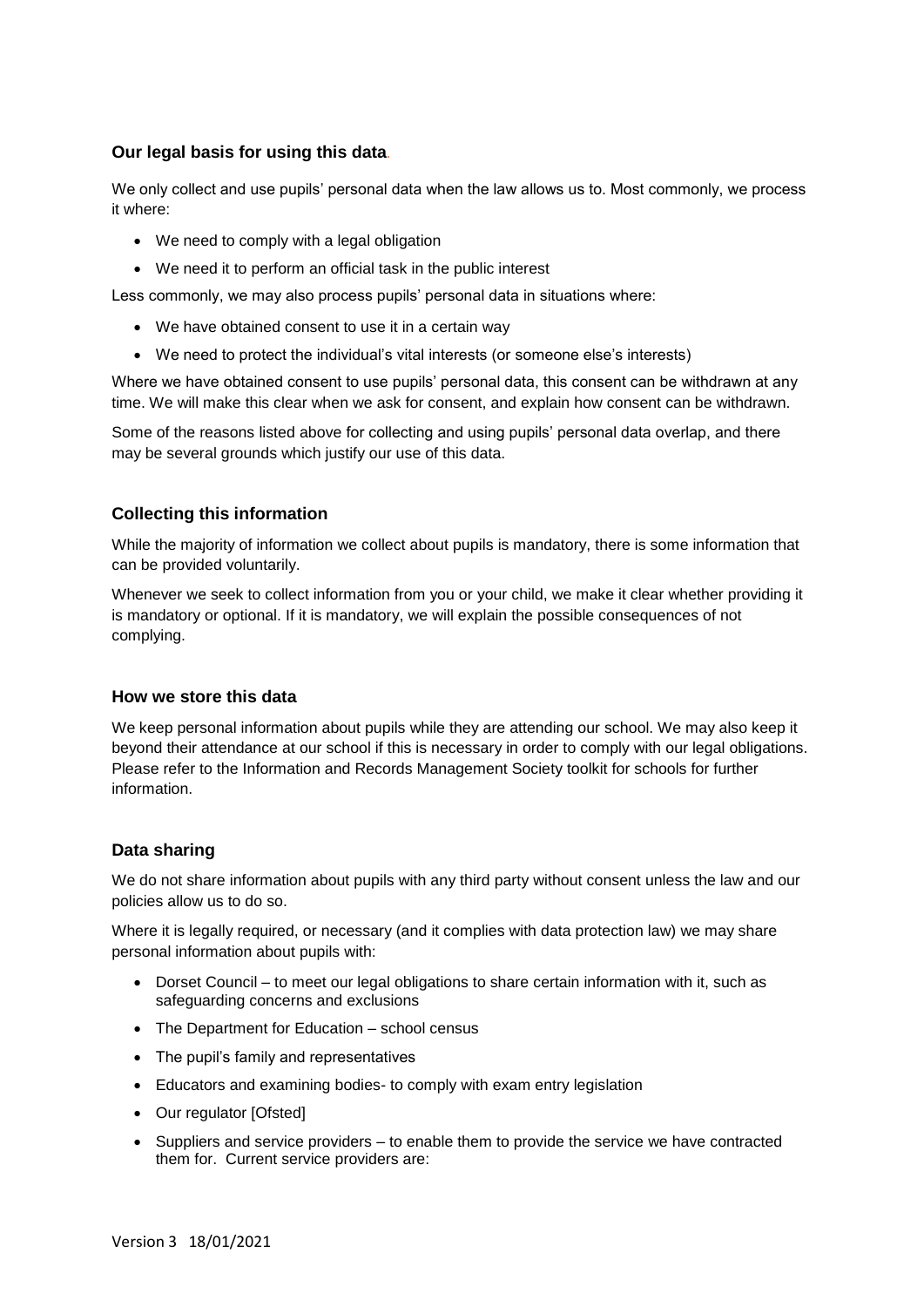- o Mark Warren (Harry sound studio)
- o The Horse Course
- o Clay Pigeon Raceway
- o 1610 Gym
- o Pete Thompson Karate
- o The Studio Dance, Dorchester
- o Andrew Simpson Sailing Academy
- o Parkour
- o PGL
- o Dorchester YMCA gymnastics
- o South Somerset 14-19 Partnership (work experience co-ordinators)
- o Ansbury (for careers guidance)
- o Weymouth College
- o Yeovil College
- o Bournemouth and Poole College
- o Kingston Maurward College
- o Purbeck Youth & Community Foundation
- o SWRAC
- o P&D taxis
- o Weyline taxis
- o Dorset Transfers
- o Kings Cabs
- o One team logic
- o Capita (SIMS data base)
- o Teachers to Parents (Texting service)
- o Thomas Hardye School (IT support services)
- o Thrive Software
- o Provision Map
- o Doddle (teaching resources software)
- o Google drive
- o Microsoft office 365
- Central and local government
- Our auditors
- Health authorities eg, CAMHS, the school nurse
- Health and social welfare organisations
- Professional advisers and consultants
- Charities and voluntary organisations eg, the Horse Course, REACH/Shadows
- Police forces, courts, tribunals
- Youth Offending Service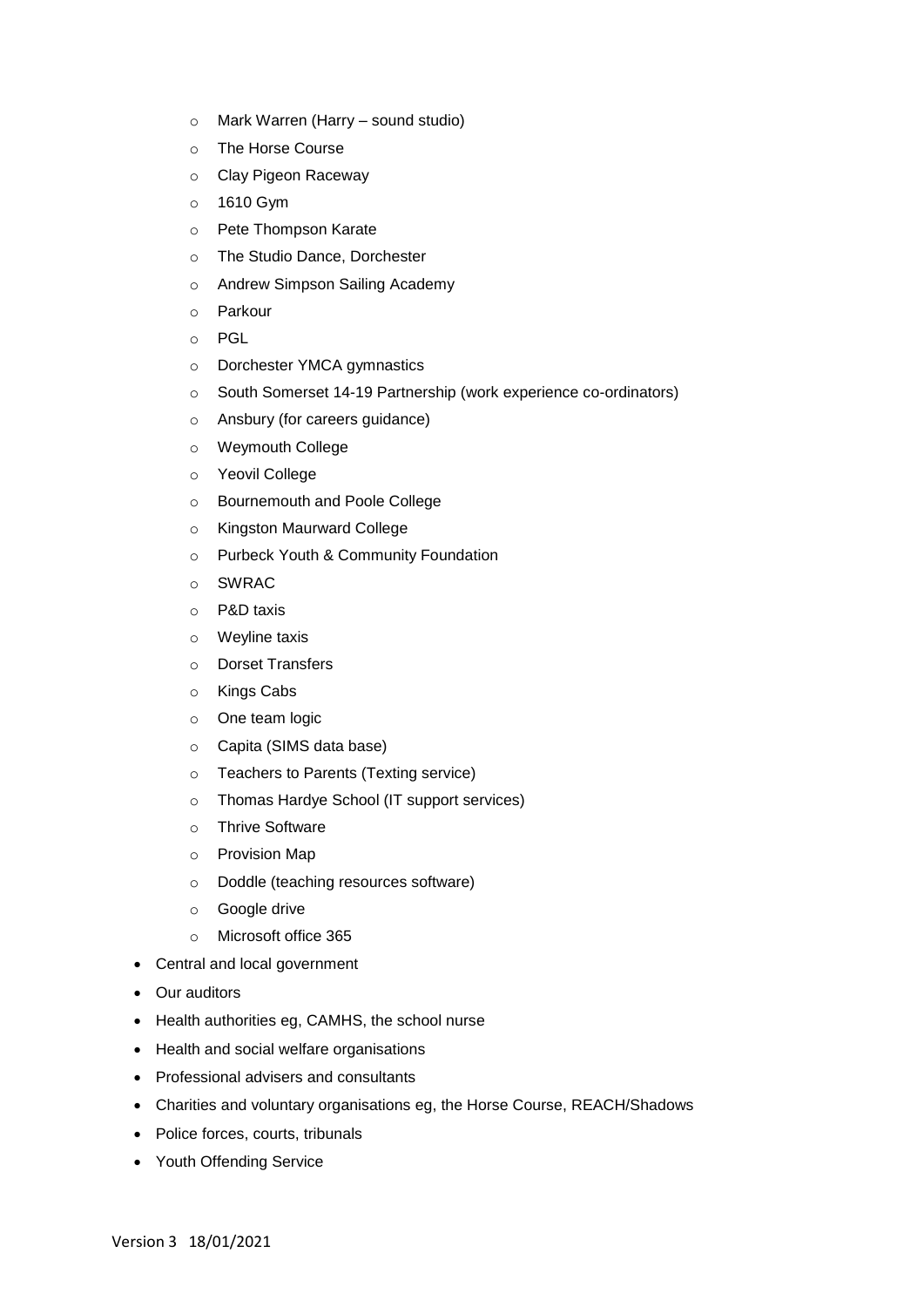- Professional bodies
- Dorset Fire and Rescue Service (SPARCS training)
- Dorset Music Service
- Dorset Careers Service

#### **National Pupil Database**

We are required to provide information about pupils to the Department for Education as part of statutory data collections such as the school census.

Some of this information is then stored in the [National Pupil Database](https://www.gov.uk/government/publications/national-pupil-database-user-guide-and-supporting-information) (NPD), which is owned and managed by the Department and provides evidence on school performance to inform research.

The database is held electronically so it can easily be turned into statistics. The information is securely collected from a range of sources including schools, local authorities and exam boards.

The Department for Education may share information from the NPD with other organisations which promote children's education or wellbeing in England. Such organisations must agree to strict terms and conditions about how they will use the data.

For more information, see the Department's webpage on [how it collects and shares research data.](https://www.gov.uk/data-protection-how-we-collect-and-share-research-data)

You can also [contact the Department for Education](https://www.gov.uk/contact-dfe) with any further questions about the NPD.

#### **Youth support services**

Once our pupils reach the age of 13, we are legally required to pass on certain information about them to Dorset Council, as it has legal responsibilities regarding the education or training of 13-19 year-olds.

This information enables it to provide youth support services, post-16 education and training services, and careers advisers.

Parents/carers, or pupils once aged 16 or over, can contact our data protection officer to request that we only pass the individual's name, address and date of birth to Dorset Council.

#### **Transferring data internationally**

Where we transfer personal data to a country or territory outside the European Economic Area, we will do so in accordance with data protection law.

#### **Parents and pupils' rights regarding personal data**

Individuals have a right to make a **'subject access request'** to gain access to personal information that the school holds about them.

Parents/carers can make a request with respect to their child's data where the child is not considered mature enough to understand their rights over their own data (usually under the age of 12), or where the child has provided consent.

Parents also have the right to make a subject access request with respect to any personal data the school holds about them.

If you make a subject access request, and if we do hold information about you or your child, we will:

- Give you a description of it
- Tell you why we are holding and processing it, and how long we will keep it for
- Explain where we got it from, if not from you or your child